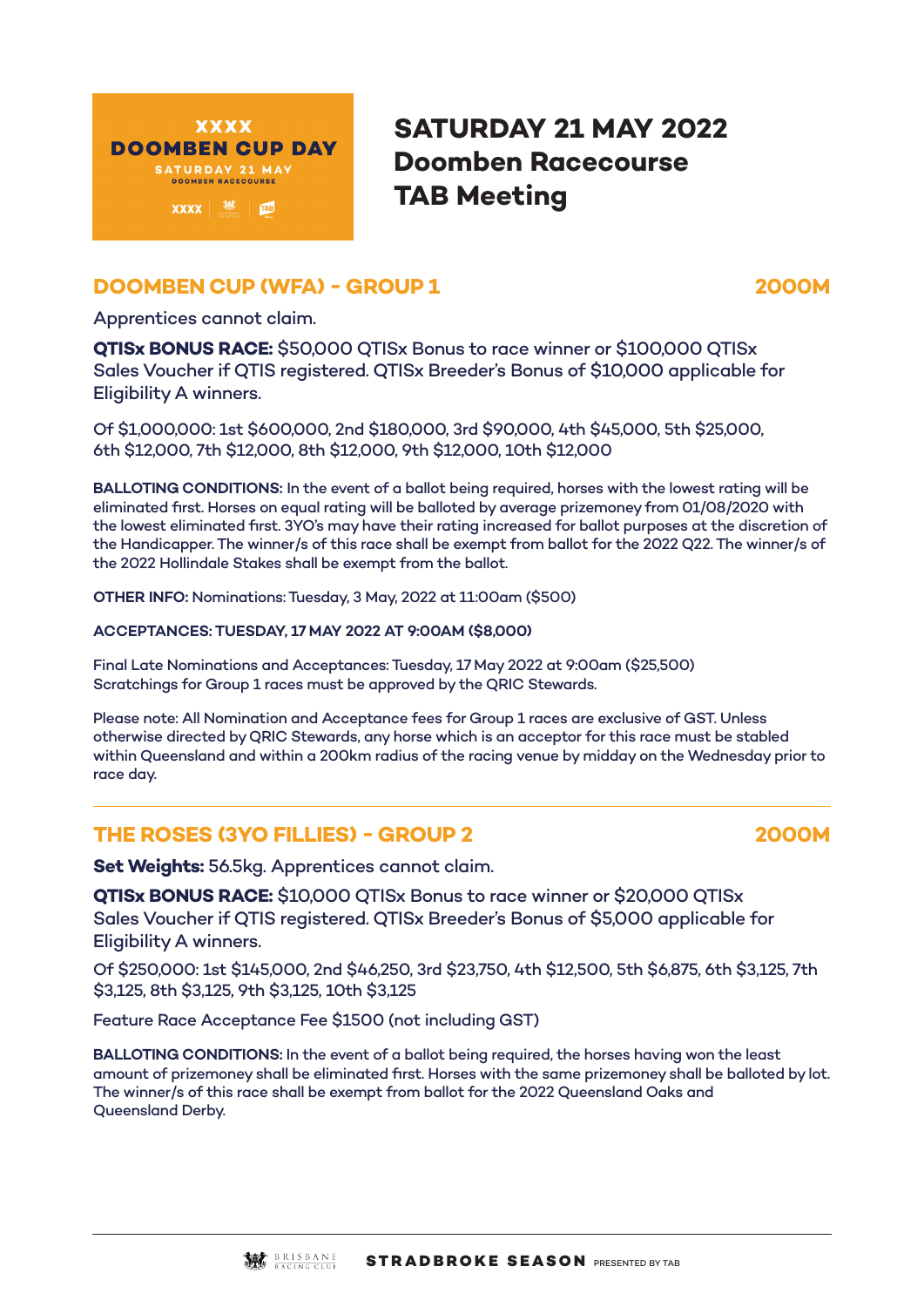### **BRC SPRINT - GROUP 3** 1350M

**Quality Handicap:** Max Hcp Wgt 61kg; Min Hcp Wgt 54kg. Apprentices cannot claim.

**QTISx BONUS RACE:** \$10,000 QTISx Bonus to race winner or \$20,000 QTISx Sales Voucher if QTIS registered. QTISx Breeder's Bonus of \$5,000 applicable for Eligibility A winners.

Of \$250,000: 1st \$145,000, 2nd \$46,250, 3rd \$23,750, 4th \$12,500, 5th \$6,875, 6th \$3,125, 7th \$3,125, 8th \$3,125, 9th \$3,125, 10th \$3,125

Feature Race Acceptance Fee \$1500 (not including GST)

The winner/s of this race shall be exempt from ballot for the 2022 Stradbroke Handicap.

# **MAGIC MILLIONS PAM O'NEILL STAKES (FILLIES & MARES) 1600M (3YO&UP) - GROUP 3**

**Set Weights & Penalties:** Mares 55.5kg; Fillies 53.5kg. Apprentices cannot claim.

**QTISx BONUS RACE:** \$10,000 QTISx Bonus to race winner or \$20,000 QTISx Sales Voucher if QTIS registered. QTISx Breeder's Bonus of \$5,000 applicable for Eligibility A winners.

Of \$150,000: 1st \$87,000, 2nd \$27,000, 3rd \$13,500, 4th \$7,500, 5th \$3,750, 6th \$2,250, 7th \$2,250, 8th \$2,250, 9th \$2,250, 10th \$2,250

Feature Race Acceptance Fee \$900 (not including GST)

**PENALTIES:** Applicable from August 1, 2020.

1. The winner of a Listed race (including R.L.) to carry an additional 1kg; more than one 1.5kg;

2. The winner of a Group 3 race to carry an additional 2kg; more than one 2.5kg;

3. The winner of a Group 2 race to carry an additional 3kg; more than one 3.5kg

4. The winner of a Group 1 race to carry an additional 4kg; more than one 4.5kg. Penalties not cumulative.

**BALLOTING CONDITIONS:** In the event of a ballot being required, the horses shall be eliminated in the following order:

1. Horses which have received no weight penalty shall be eliminated by rating with the lowest rating first and horses with equal rating shall be balloted by lot.

2. Horses which have received the lowest weight penalty, and so on upwards until the field limit is reached.

3. Horses in the same weight penalty category shall be eliminated by rating with the lowest rating first and horses with equal rating shall be balloted by lot.

# **CARTER STAKES (2YO FILLIES) - LISTED 1200M**

**Quality Handicap:** Max Hcp Wgt 61kg; Min Hcp Wgt 54kg. Apprentices cannot claim.

**QTISx BONUS RACE:** \$10,000 QTISx Bonus to race winner or \$20,000 QTISx Sales Voucher if QTIS registered. QTISx Breeder's Bonus of \$5,000 applicable for Eligibility A winners.

Of \$150,000: 1st \$87,000, 2nd \$27,000, 3rd \$13,500, 4th \$7,500, 5th \$3,750, 6th \$2,250, 7th \$2,250, 8th \$2,250, 9th \$2,250, 10th \$2,250

Feature Race Acceptance Fee \$900 (not including GST)